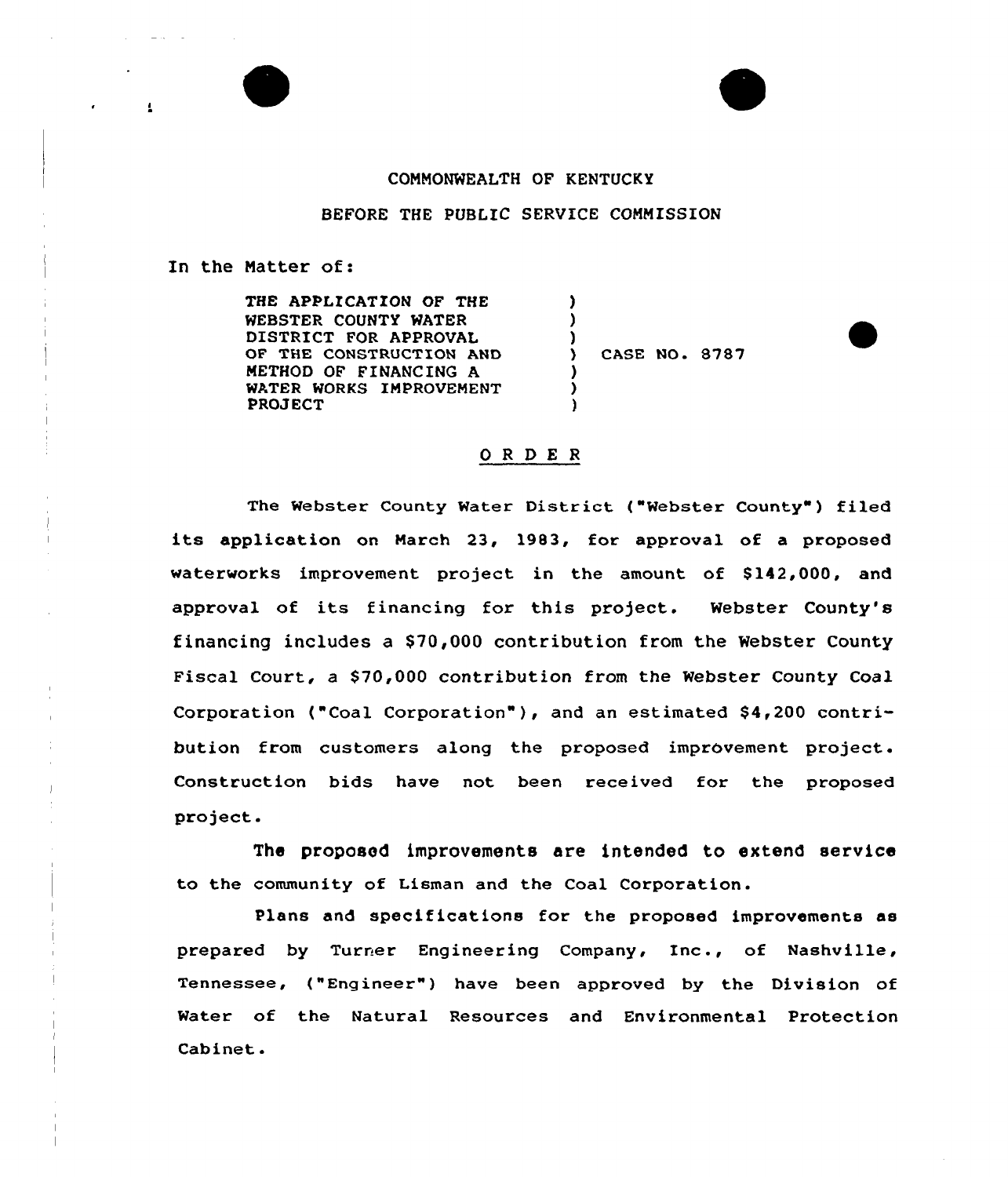

The Public Service Commission, after consideration of the application and evidence of record and being advised, is of the opinion and finds that:

1. Public convenience and necessity require that the construction proposed in the application and record be performed and that <sup>a</sup> certificate of public convenience and necessity be granted.

2. The proposed project includes construction of 37,200 feet. of 6 and 4-inch pipeline along Highways 1340 and 874 from Highway 132 to Lisman, and from Lisman along Highway 270 to the Coal Corporation. The estimated cost for this work totaled \$113,000, which will require about \$142,000 after allowances are made for fees, contingencies and other indirect costs.

3. The Coal Corporation proposes to use water obtained from Webster County in its underground mining operations approximately 1,000 feet below the surface. The use of water so far below the surface presents the potential for significantly disrupting the water service of the existing water customers of Webster County. The Coal Corporation has stated in a letter to the Engineeer that it intends to serve its underground operations from its own storage tanks and that the proposed water line "will not be connected directly" to underground mining facilities. The water service agreement between Webster County and the Coal Corporation should explicitly prohibit a direct connection between Webster County's main and the Coal Corporation's underground operations.

 $-2-$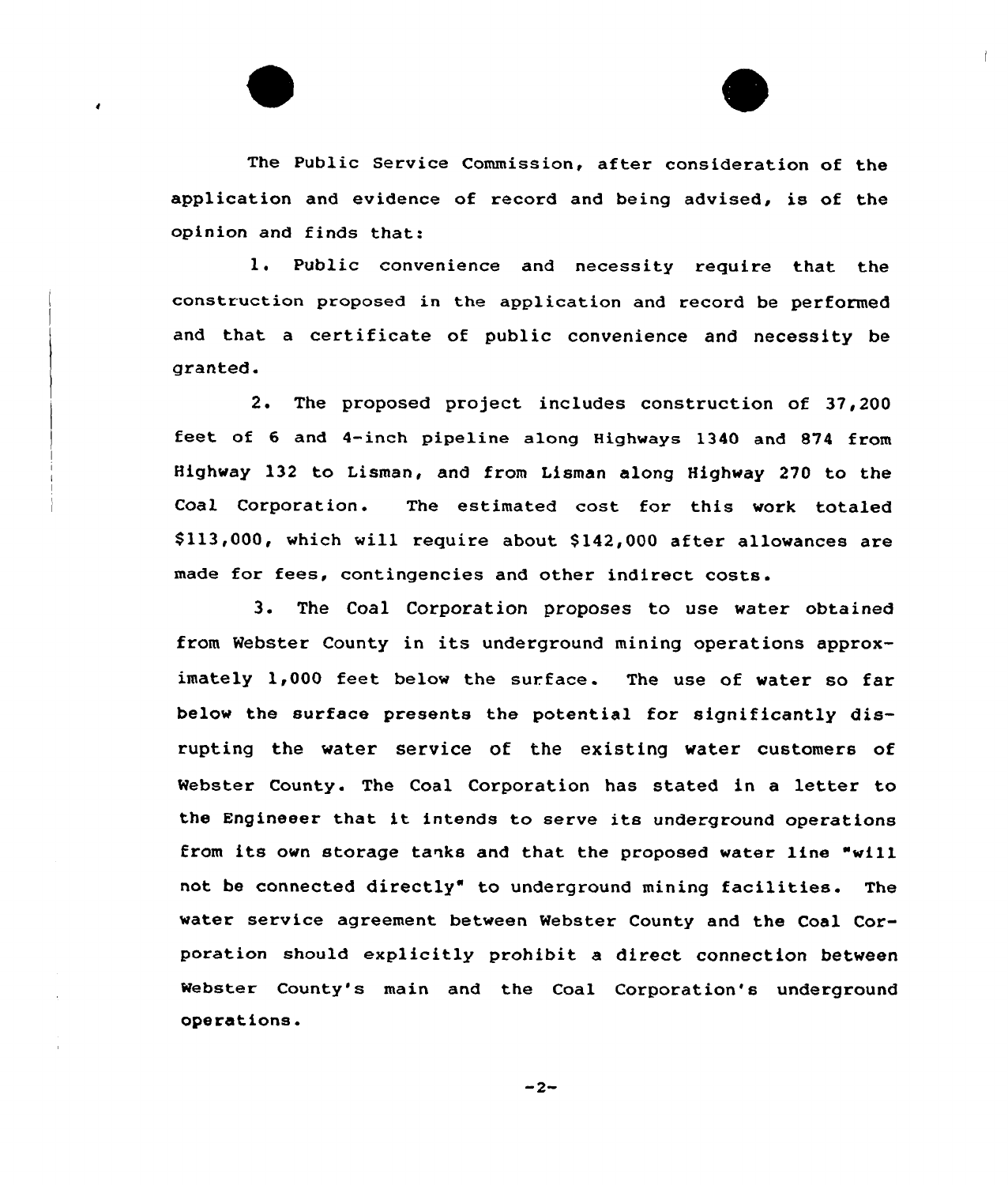4. Any construction deviations from the contract plans and specifications herein approved which could adversely affect service to any customer should be subject to prior approval of this Commission.

5. Webster County should furnish duly verified documentation of the total cost of this project including the cost of construction and all other capitalized costs (engineering, legal, administrative, etc.) within <sup>60</sup> days of the date that construction is substantially completed.

6. Webster County's contract with its Engineer should require the provision of full-time resident inspection under the general supervision of a professional engineer with a Kentucky registration in civil or mechanical engineering. This supervision and inspection should insure that the construction work is done in accordance with the contract plans and specifications and in conformance with the best practices of the construction trades involved in the project.

7. Webster County should require the Engineer to furnish to the Commission a copy of the as-built plans and a signed statement that the construction has been satisfactorily completed in accordance with the contract plans and specifications, within 60 days of the date of substantial completion of this construction.

IT IS THEREFORE ORDERED that Webster County be and it hereby is granted <sup>a</sup> certificate of public convenience and necessity to proceed with the proposed construction project as set forth in the plans and specifications of record herein.

 $-3-$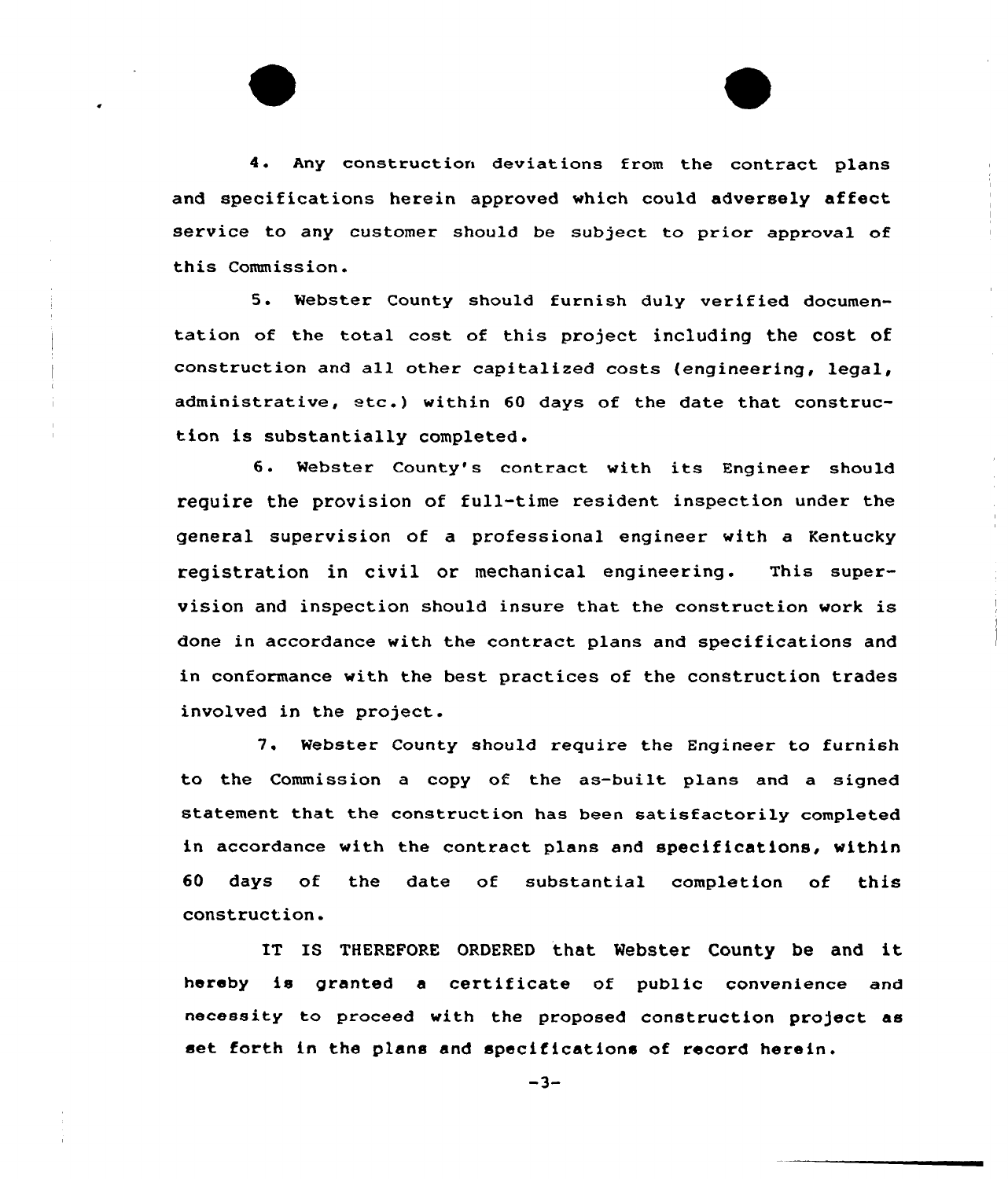IT IS FURTHER ORDERED that the water service contract between Webster County and the Coal Corporation shall require the provision of on-site water storage facilities and shall prohibit the direct physical connection of the Coal Corporation's underground mining operations to Webster County's water mains.

IT IS FURTHER ORDERED that any construction deviations from the contract plans and specifications approved herein which could adversely affect service to any customer shall be subject to the prior approval of this Commission.

IT IS FURTHER ORDERED that Webster County's plans for financing its construction work in the amount of  $$142,000$  including a S70,000 contribution from the Webster County Fiscal Court, a \$70,000 contribution from the Coal Corporation, and an estimated \$4,200 contribution from customers be and it hereby is approved.

IT IS FURTHER ORDERED that Webster County shall file with the Commission duly verified documentation which shows total costs of the construction herein certificated including all capitalized costs {engineering, legal, administrative, etc.) within 60 days of the date that construction is substantially completed.

IT IS FURTHER ORDERED that the contract between Webster County and its Fngineer shall require the provision of full-time resident inspection under the general supervision of a professional engineer with a Kentucky registration in civil or mechanical engineering. This supervision and inspection shall insure that the construction work is done in accordance with the contract plans and specifications and in conformance with the

 $-4-$